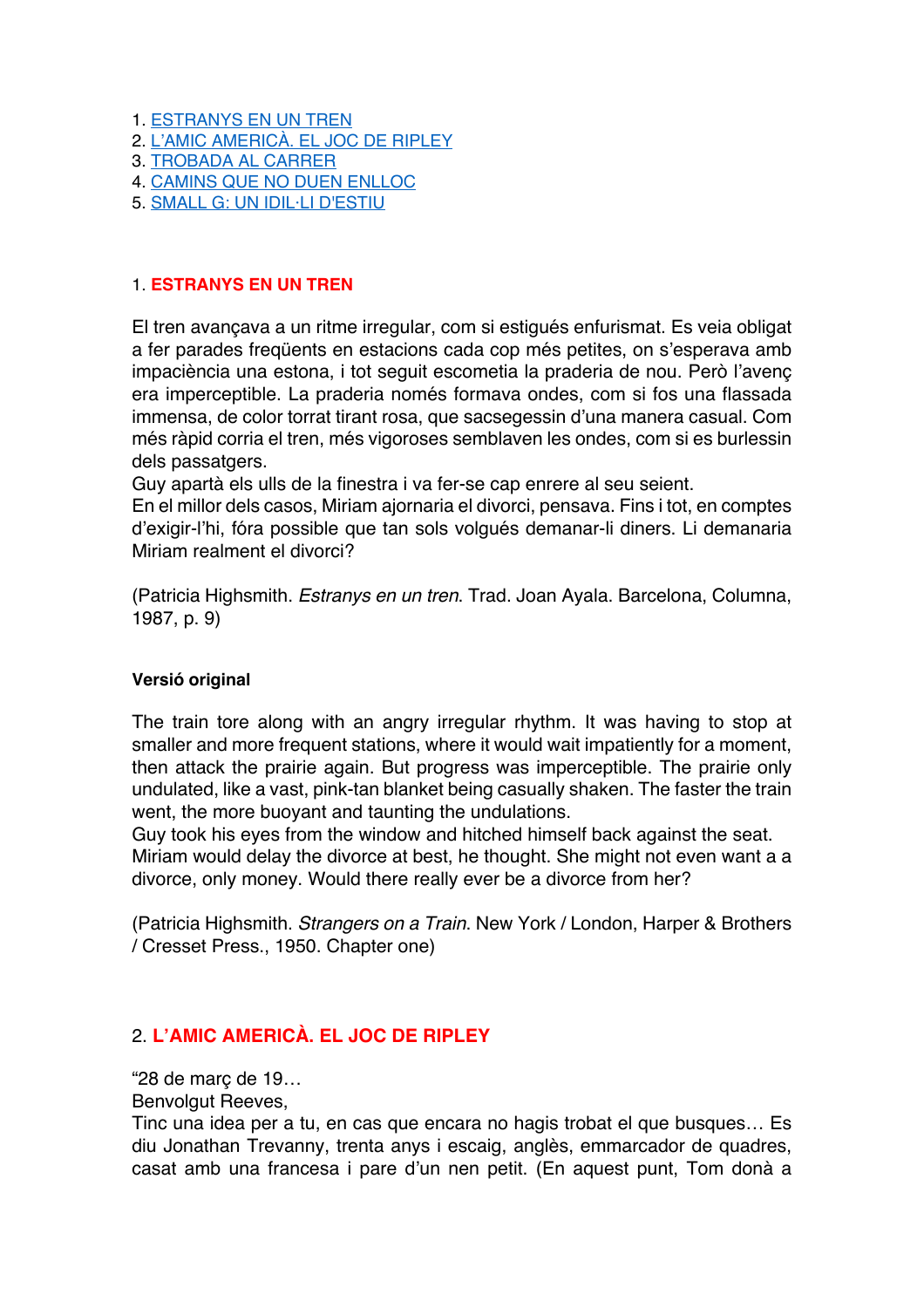Reeves l'adreça de la botiga i la casa de Trevanny, i el telèfon de la botiga). *Si hem de jutjar per l'aspecte, uns quants diners no li vindrien malament, i encara que pot no ser el tipus que vols, tot ell respira decència i innocència, i el que encara és més interessant per a tu, només li queden uns pocs mesos, potser setmanes, de vida. Ho he descobert. Té leucèmia, i acaba d'assabentar-se de les males notícies. Potser estigui disposat a acceptar un treball perillós per tal de guanyar diners ara.*

*No el conec personalment, i no cal insistir que no m'interessa conèixer-lo, ni que*  li esmentis el meu nom. Un suggeriment: si és que el vols temptejar, vine a *F'bleau, instal·la't en una deliciosa albergueria anomenada Hôtel de l'Aigle Noir un parell de dies, et poses en contacte amb Trevanny mitjançant una trucada a la seva botiga, us veieu i en parleu. Cal que et recomani que no empris el teu nom vertader?*

De sobte Tom es va sentir optimista envers el projecte. La imatge de Reeves i el seu aire encisador d'incertesa i ansietat (que quasi suggeria probitat) exposant aquella idea davant de Trevanny, més honrat que un sant, féu esclafir Tom de riure. S'atreviria a ocupar una altra taula al menjador o al bar de l'Hôtel de l'Aigle Noir mentre Reeves s'entrevistés amb Trevanny? No, resultaria excessiu. Aleshores li vingué al cap una altra advertència, i afegí a la carta:

*Si vens a F'bleau, sisplau no em truquis ni m'escriguis sota cap circumstància. I desfés-te d'aquestes lletres, fes-me el favor. Teu afectíssim,*

*Tom"*

(Patricia Highsmith. *L'amic americà. El joc de Ripley.* Trad. Lluís Massanet Galmés. Barcelona, Columna, 1992. Cap. 3, p. 36-37)

# **Versió original**

March 28, 19—

Dear Reeves,

I have an idea for you, in case you have not yet found what you are looking for. His name is Jonathan Trevanny, early thirties, English, a picture-framer, married to Frenchwoman with small son. [Here Tom gave Trevanny's home and shop addresses and shop telephone number.] He looks as if he could use some money, and although he may not be the *type* you want, he looks the picture of decency and innocence, and what is more important for you, he has only a few more months or weeks to live, I have found out. He's got leukemia, and has just heard the bad news. He might be willing to take on a dangerous job to earn some money now.

I don't know Trevanny personally, and need I emphasize that I don't wish to make his acquaintance, nor do I wish you to mention my name. My suggestion is, if you want to sound him out come to F'bleau, put yourself up at a charming hostelry called the Hôtel de L'Aigle Noir for a couple of days, contact Trevanny by ringing his shop, make an appointment and talk it over. And do I have to tell you to give another name besides your own?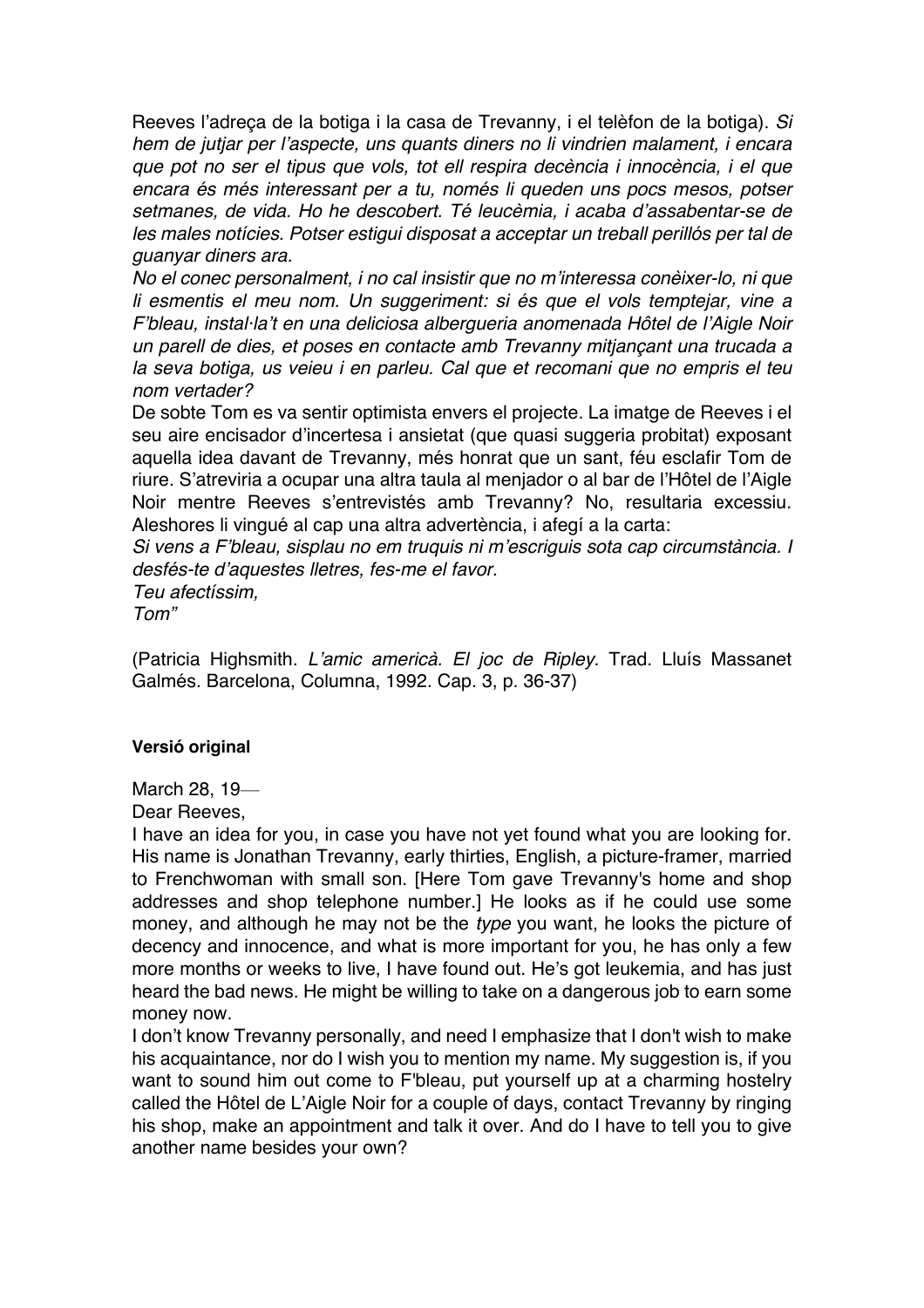Tom felt a sudden optimism about the project The vision of Reeves with his disarming air of uncertainty and anxiety – almost suggestive of probity—laying such an idea before Trevanny who looked as upright as a saint, made Tom laugh. Did he dare occupy another table in the Hôtel de L'Aigle Noir's dining-room or bar when Reeves made his date with Trevanny? No, that would be too much. This reminded Tom of another point, and he added to his letter:

If you come to F'bleau, please don't telephone or write a note to me under any circumstances. Destroy my letter here, please.

Yours ever,

Tom

(Patricia Highsmith. *Ripley's game.* London, William Heinemann, 1974. Chapter 3)

# 3. **TROBADA AL CARRER**

 $-$  ¿Segur que no vol canviar d'opinió i comprar un bon bistec de vint dòlars pel seu gos? –Jack tragué un bitllet de vint.

– God? Ja menja prou bé, ell. Normalment carn fresca i no aquesta mena de porqueria per animals. Potser menja massa i tot. –Va estirar el ronsal–. God, saluda aquest senyor.

– Es diu God? –preguntà Jack, tot mirant el gos blanc i negre que li arribava als genolls. Les orelles li penjaven cap endavant, la cua se li corbava donant-li un aspecte de porc, si no fos pel morro, que era força punxegut.

– Es diu God perquè vol dir gos en anglès a l'inrevés –digué l'home–. Per cert, sóc ateu, per això li he tornat la cartera.

(Patricia Highsmith. *Trobada al carrer*. Trad. Josep-Lluís Castillo i Anna Jené Palat. Barcelona, Columna, 1986. Cap.2, p. 21)

# **Versió original**

– "You won't change your mind and buy a nice twenty-dollar steak for your dog?" Jack pulled out a twenty.

– "God? He eats well enough, I think. Fresh meat most of the time and not this old fatty hamburger stuff for animals. Maybe he eats too much. He tugged at the leash. 'God, say hello to this gentleman.'

– 'His name's God?' Jack asked, looking at the black and white dog who stood knee-high. The dog had ears that flopped forward, a tail with a curve, giving a pig-like impression, except that its nose was rather pointed.

– 'Dog spelt backwards, that's all,' said the man. 'I'm an atheist, by the way, so naturally I returned your wallet.

(Patricia Highsmith. *Found in the Street*. UK, Hachette, 2016 [1986]. Chapter 2)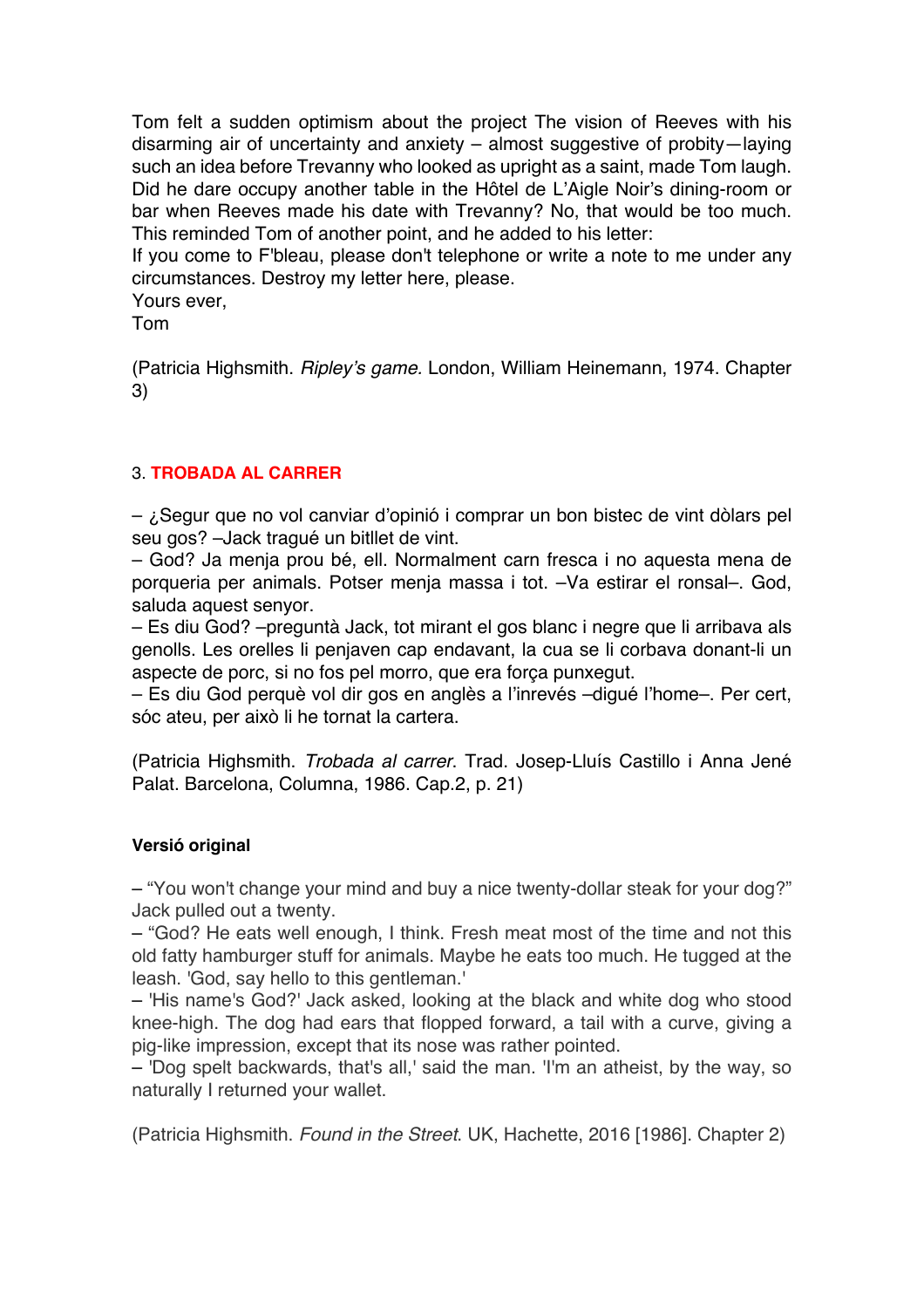## 4. **CAMINS QUE NO DUEN ENLLOC**

## —*¡La pròxima parada, Accademia!* -cridà el cobrador.

Lliscaren suaument a l'arcada del pont de fusta d'Accademia. Inez es va aixecar i va anar cap a l'esquerra, on hi havia la porta de sortida. Ray va anar caminant per coberta al darrere d'una dotzena de passatgers. Quan va ser davant de l'Accademia di Belle Arti, Inez mirà amunt i avall com si no sabés cap on havia de tirar, després va aturar una persona que passava, la qual li indicà el carrer ample que travessa l'illa.

Ray la seguí a poc a poc. No calia precipitar-se ni observar gaire on tombava perquè ja sabia on anava. En un solar que semblava un gran pati al darrere de la Seguso, Ray tombà a l'esquerra, en un carreró que anava cap al canal que passava a tocar la pensió; però era un cul-de-sac, perquè no hi havia camí que voregés el canal. Inez havia desaparegut en un *sottoporto* que va fins a la casa de Ruskin. Ray va recular, va travessar en diagonal aquell solar i va trobar un altre carreró que anava fins al canal; però ja sabia que allí sí que hi havia vorera i també un pont. Va travessar el pont i va girar a la dreta. Tenia la Seguso a la dreta, a l'altre costat del canal. Un pont amb arcada travessava el canal al moll Zattere. Ray es va quedar a l'entrada del pont, a l'altra banda de la Seguso.

(Patricia Highsmith. *Camins que no duen enlloc*. Trad. Carme Geronès i Carles Urritz. Barcelona, Laia, 1986. Cap. 7, p. 73-74)

### **Versió original**

— '*Accademia the next stop!*' shouted the conductor.

They chugged smoothly towards the arched wooden bridge at Accademia. Inez stood up, moved forward and to the left where the boat's door was. Ray walked along the port deck, keeping behind the ten or twelve debarking passengers. Inez, on the pavement in front of the Accademia di Belle Arti, looked all around her as if she did not know her way, and stopped a passer-by. The man pointed to the broad street that went across the island.

Ray followed her slowly. No need to rush now, to watch her turnings, because he knew where she was going. In the wide courtlike area behind the Seguso, Ray walked left, a direction that would bring him to the canal that went along the side of the pensione, but which was also a dead end, because no pavement bordered the canal just here. Inez also disappeared in the *sottoporto* which led to the Ruskin house. Ray retraced his steps quickly, crossed the open area diagonally, found another street which led to the little canal, but here, he knew, were pavements and also a bridge. He crossed the bridge over the canal, and turned right on the pavement. Now the Seguso lay on his right, across the canal from him. An arched stone bridge spanned the canal on the Zattere quay. Ray remained at the foot of the bridge, the end away from the Seguso.

(Patricia Highsmith. *Those who walk away*. London, Virago, 2014 [1967]. Chapter 7)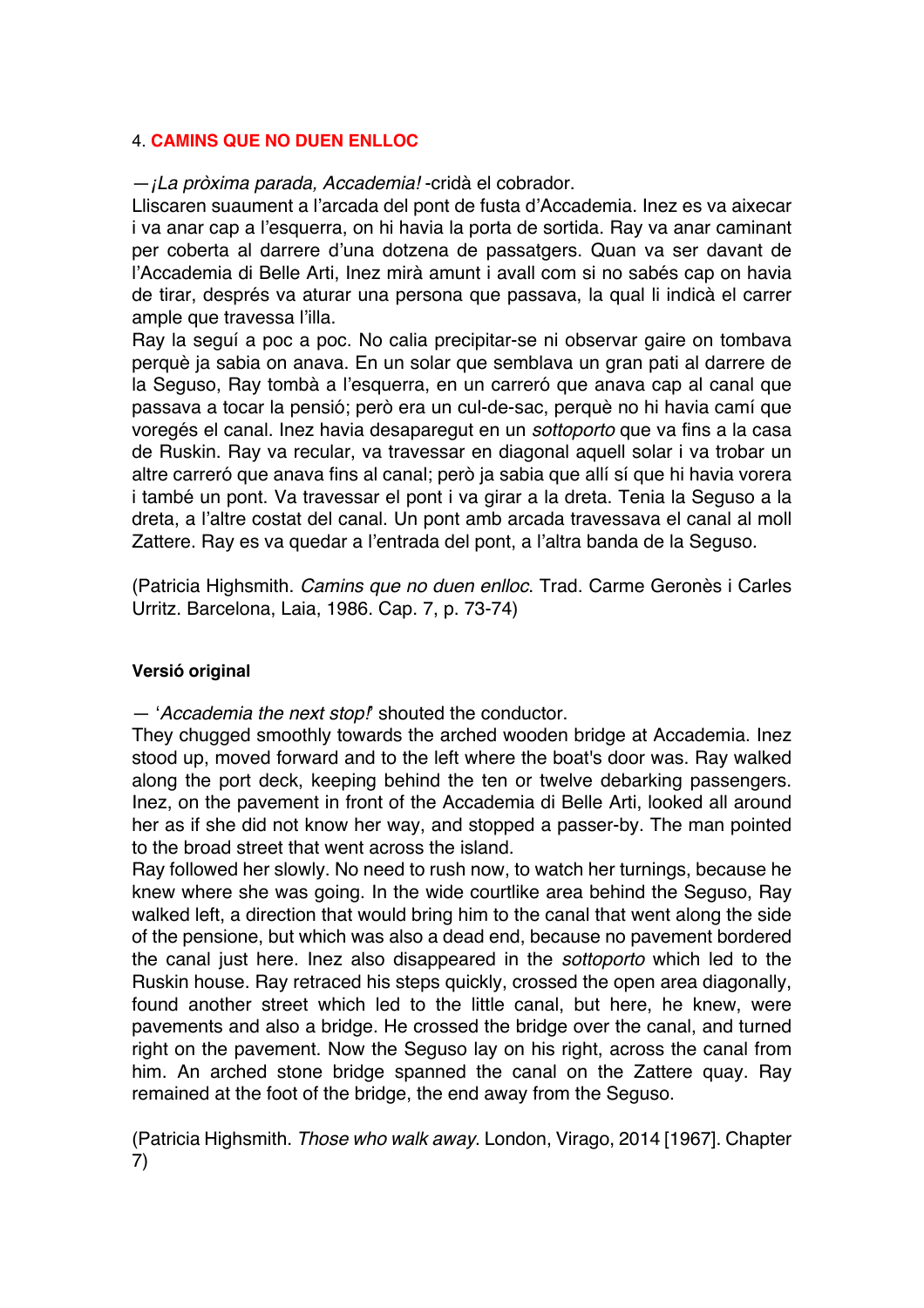## 5. **SMALL G: UN IDIL·LI D'ESTIU**

Un jove que es deia Peter Ritter sortia d'un cinema, a Zuric, un dimecres al vespre al voltant de mitjanit. Era gener, feia fred, i es va cordar la jaqueta de cuir a corre-cuita mentre caminava. Peter anava cap a casa, on vivia amb els seus pares, i va decidir que era millor trucar a Rickie des d'allà que des d'un bar. Peter va agafar un carreró que feia drecera. S'estava cenyint el cinturó de la jaqueta quan una figura, des de la foscor, va saltar a la seva esquerra i va dir:

—Ei! Dóna'ns els diners!

Peter va veure un ganivet a la mà dreta alçada del tipus, un ganivet de cacera força llarg.

—D'acord, tinc uns trenta francs! —va dir Peter, dret, tens, amb els punts preparats. A vegades els drogoaddictes eren fàcils d'espantar—. Ho voleu? El segon tipus va saltar a la dreta de Peter.

—Trenta i aquesta jaqueta!

—balbucejà l'home del ganivet, i va clavar una forta ganivetada sota les costelles de Peter, al costat esquerre.

Peter sabia que el ganivet havia travessat completament el cuir. Va buscar la cartera a la butxaca del darrere dels texans, sota la jaqueta.

—D'acord, ara va…

El segon home va deixar anar una rialla estrident i va apunyalar Peter al costat dret. Peter va vacil·lar, però ja s'havia tret la cartera. L'home de l'esquerra la va agafar. Més rialles, i ara un cop al coll de Peter; no un cop de puny, sinó una altra ganivetada.

—Ei! —va cridar Peter, recargolant-se de dolor i força espantat—. Auxili! Ajudeume!

—Peter va colpejar l'home de la seva esquerra amb els punys, ràpid, en un acte reflex.

El segon home colpejà Peter i l'envià cap a la foscor arran de la paret, on Peter es va donar un cop al cap. Les passes, al trot, van desaparèixer.

(Patricia Highsmith. *Small g: un idil·li d'estiu*. Trad. Elisabet Carreras. Barcelona, Columna, 1995, p. 9)

### **Versió original**

A young man named Peter Ritter came out of a cinema in Zurich one Wednesday evening around midnight. It was January, cold, and he hurried to fasten his thighlength leather jacket as he walked. Peter was heading for home, where he lived with his parents, and he had decided to ring Rickie from there rather than from a bar-café. Peter took an alley that was a shortcut. He was buckling the jacket belt, when a figure leapt out of the darkness on his left and said, 'Hey! Give us your money!'

Peter saw a knife in the fellow's raised right hand, a longish hunting knife.

"OK, I' ve got about thirty francs!" Peter said, standing tense, fists at the ready. Sometimes drug addicts could be scared off, easily. "You want that?"